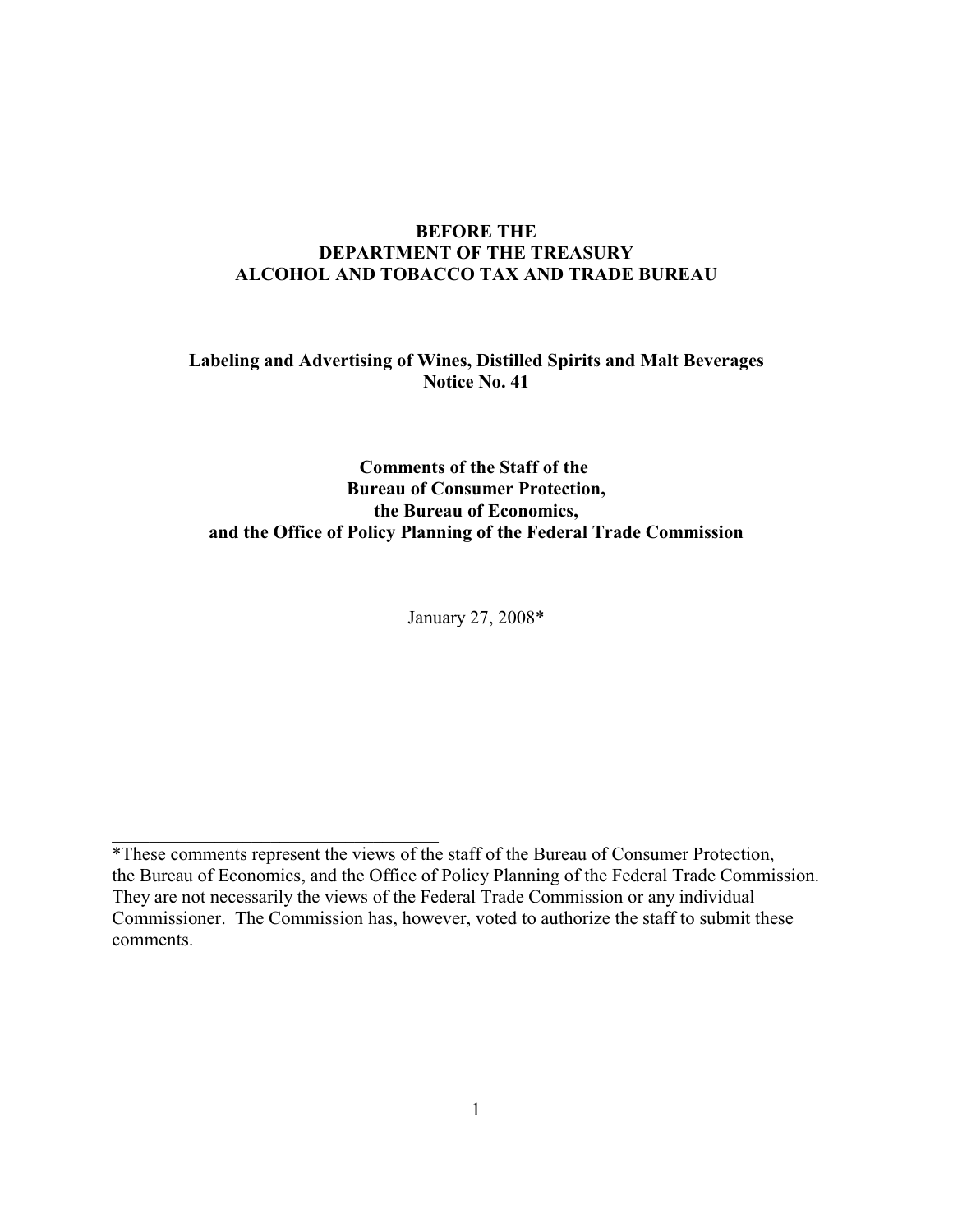### **I. INTRODUCTION**

The Alcohol and Tobacco Tax and Trade Bureau ("TTB") of the U.S. Department of Treasury has requested comments on a notice of proposed rulemaking ("NPRM") with regard to labeling and advertising of beverage alcohol.<sup>1</sup> In addition, TTB has requested submission of data regarding consumer alcohol consumption.<sup>2</sup>

Under the proposed rules, all alcohol products will be required to disclose alcohol content in the form of alcohol by volume ("ABV"); this disclosure may appear on any label affixed to the container.<sup>3</sup> In addition, TTB has adopted standard serving sizes for all beverages and will now require all alcohol labels to include a Serving Facts panel that will include disclosures of serving size and servings per container and, for each serving, the quantity of calories, fat, carbohydrates, and protein. For example, Figure 1 is the proposed Serving Facts label for a 24-ounce malt beverage containing 4 percent ABV:<sup>4</sup>

| <b>Serving Facts</b>   |                   |
|------------------------|-------------------|
| Serving Size           | 12 fl oz (355 ml) |
| Servings Per Container |                   |
|                        | Amt Per Serv.     |
| Calories               |                   |
| Carbohydrate           |                   |
| Fat                    |                   |
| <b>Protein</b>         |                   |

### Figure 1

As discussed below, the majority of American adults consume alcohol, and a significant minority of consumers engage in patterns of heavy alcohol consumption. Because the alcohol and nutrients in beverage alcohol products can affect health, information about these ingredients can help consumers make better-informed decisions. Accordingly, the FTC staff supports TTB's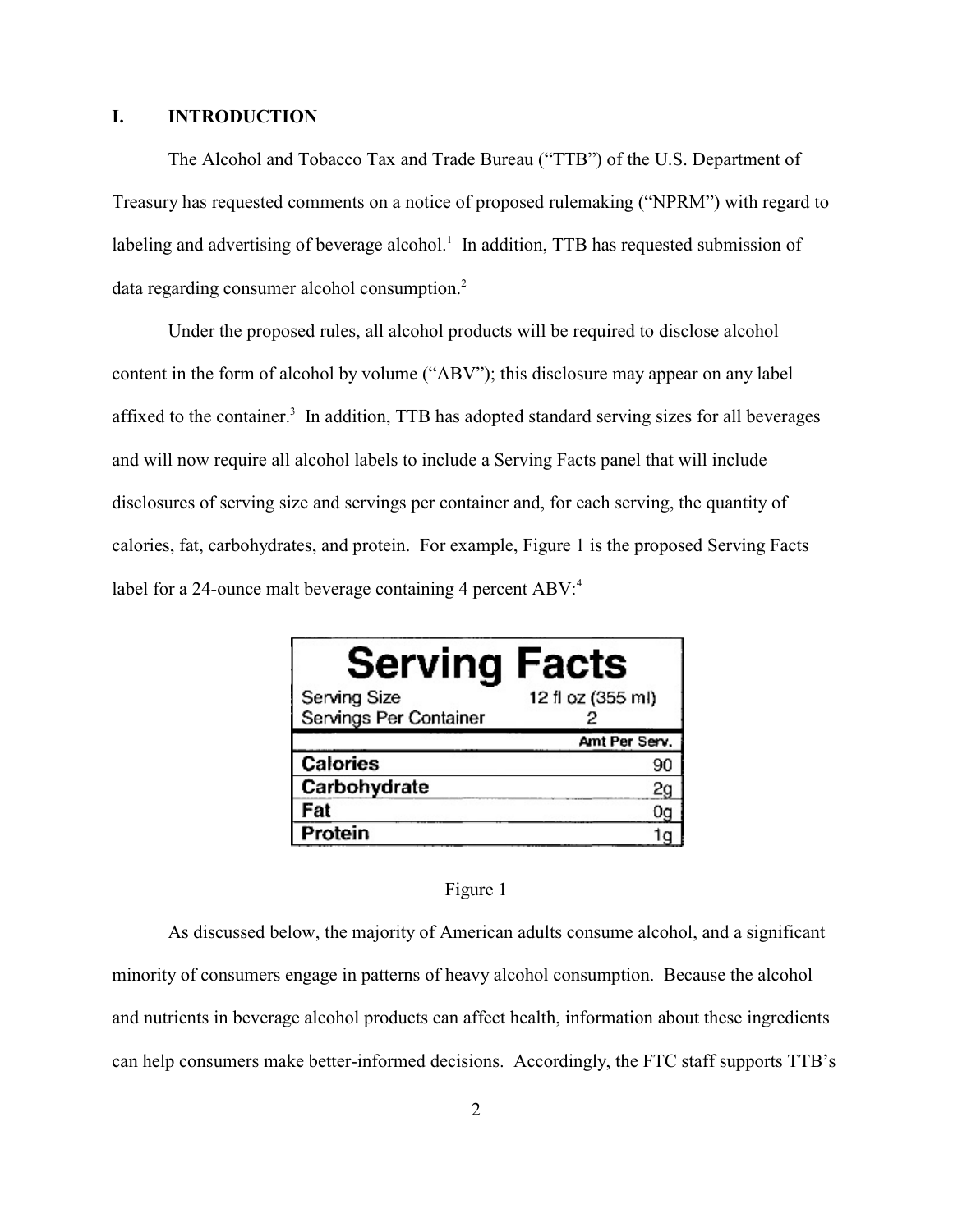proposal to increase substantially the amount of information contained on alcohol labels. The FTC staff recommends that TTB require labels to disclose pure alcohol content in fluid ounces per serving (rather than in the form of ABV) and specify that this disclosure should appear within the Serving Facts panel. In addition, the FTC staff recommends that TTB consider permitting alcohol marketers to make representations about recommended limitations on alcohol intake, and the availability of federal health guidance on that point, in a truthful, non-misleading manner.<sup>5</sup>

The FTC has substantial experience challenging unfair or deceptive acts and practices related to alcohol advertising and labeling<sup> $6$ </sup> as a violation of Section 5 of the Federal Trade Commission Act.<sup>7</sup> The FTC shares with TTB jurisdiction over the advertising of alcohol, and the two agencies often coordinate activities to provide consistent guidance regarding matters within their joint jurisdiction.

The FTC staff also has conducted extensive empirical research concerning the effect of advertising claims, including health and nutrient content claims for foods.<sup>8</sup> This research suggests that government regulations that require or allow marketers to provide nutrient content and health information to consumers may have a significant effect on the type and amount of health information they receive, which, in turn, may affect the products they purchase and use. It also suggests that such regulations may facilitate competition among marketers based upon disclosed attributes, potentially leading to useful product innovations.

Drawing on its law enforcement experience and its research, the FTC staff has filed comments with other agencies advocating policies permitting health and nutrient content claims that it believed would benefit consumers, including comments addressing such claims for beverage alcohol<sup>9</sup> and foods.<sup>10</sup> In July 2005, the staff submitted a comment in response to TTB's

3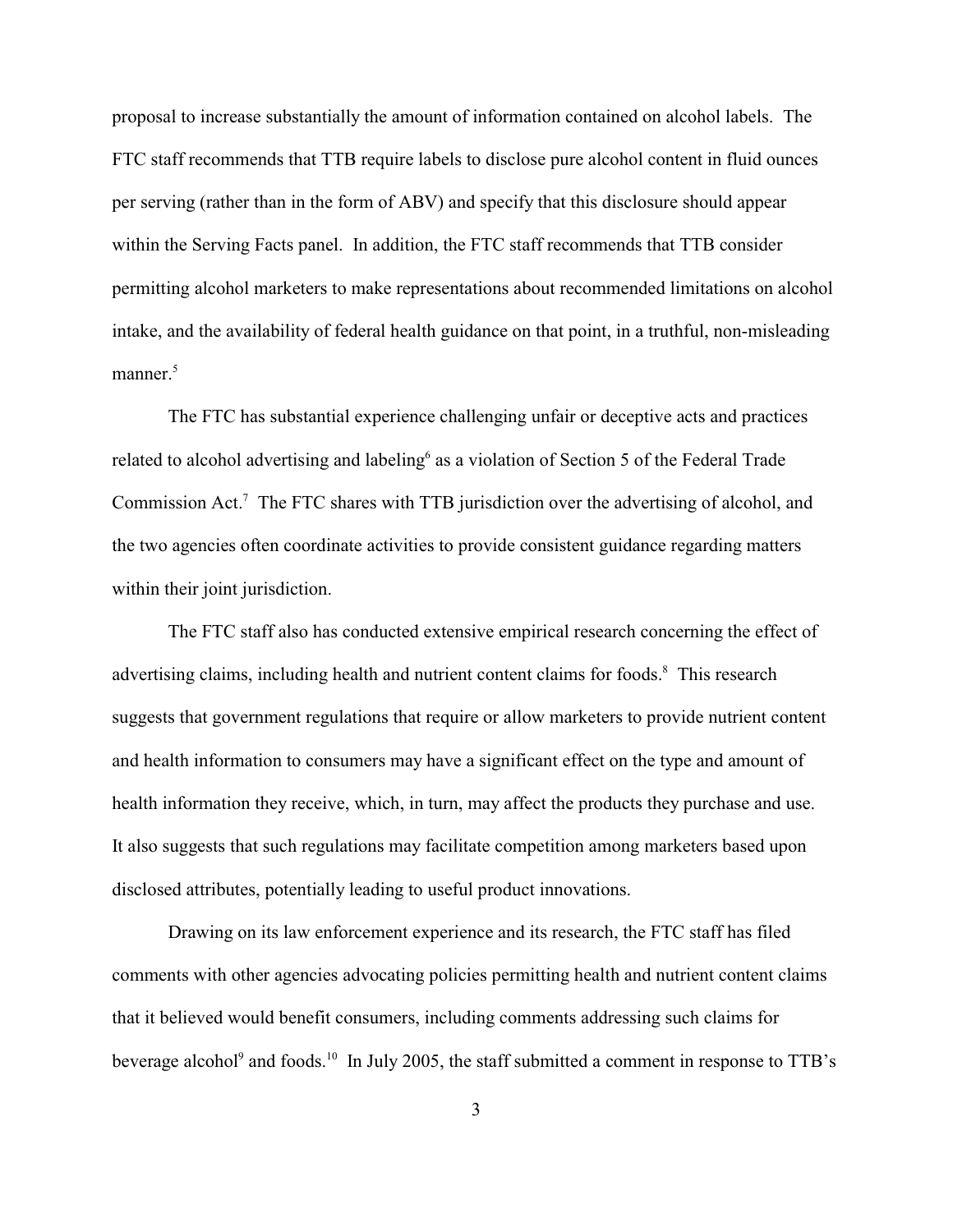advance notice of proposed rulemaking ("ANPRM") in this same matter.<sup>11</sup> The FTC staff appreciates the opportunity to provide views to the TTB as part of this rulemaking proceeding.

## **II. RESEARCH ON CONSUMER DRINKING PATTERNS**

Empirical data regarding American drinking patterns are relevant to determining whether the proposed regulations are likely to provide adequate information to consumers who purchase and use beverage alcohol products. The available research shows that most American adults drink and that alcohol intake is likely to play a significant role in consumer health, given the manner in which it is often consumed.

About 65 percent of Americans drink alcohol.<sup>12</sup> Studies evaluating alcohol consumption typically have assumed that a "standard" drink contains 0.5 or 0.6 ounces of ethanol (pure alcohol), equivalent to 12 or 14 grams, respectively. In one study, the mean amount of ethanol in drinks that consumers poured for themselves at home was 0.56 ounces for beer, 0.66 ounces for wine, and 0.89 ounces for distilled spirits; across beverage types, the mean drink contained 0.67 ounces of ethanol, 11.7 percent larger than the 0.6 ounce standard.<sup>13</sup> A study of college students showed that students over-poured shots by 26 percent, mixed drinks by 80 percent, and beer by 25 percent.<sup>14</sup> A study of urban residents from South Los Angeles showed an average serving size of 16 ounces for beer or 20 ounces for malt liquor style beers.<sup>15</sup> In a study of urban pregnant women from groups most at risk for fetal alcohol syndrome, participants were found to consume malt liquor, fortified wine, and distilled spirits drinks that were several times an assumed standard of 12 grams of ethanol.<sup>16</sup> Thus, many consumers pour larger-than-standard drink sizes, and over-pouring appears to occur regardless of the type of alcohol involved.

Other studies have evaluated the number of drinks consumed per drinking occasion. In a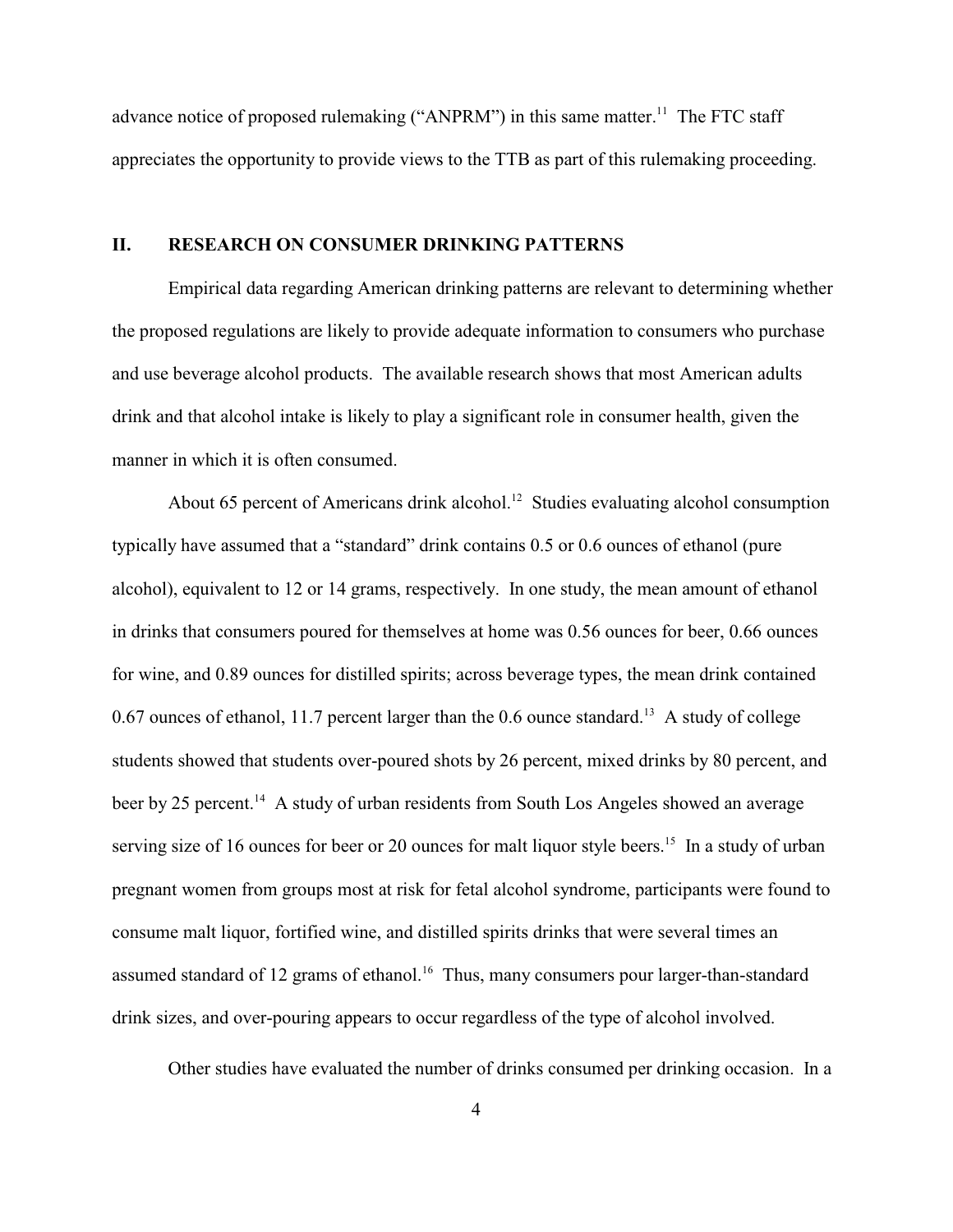survey designed to identify the typical amount of alcohol that Americans consumed on days when they drank alcohol, men reported a mean of 3.2 drinks, and women a mean of 2.2 drinks, where a drink was defined as one containing 12 grams of ethanol.<sup>17</sup> Further, a substantial proportion of consumers engage in regular binge drinking, that is, consumption of 5 or more drinks in a row on a single occasion:<sup>18</sup>

| Age       | <b>Binge Drinking Rate</b> |
|-----------|----------------------------|
| $21 - 24$ | 42%                        |
| $23 - 24$ | 43%                        |
| $25 - 26$ | 36%                        |
| 27-28     | 33%                        |
| 29-30     | 29%                        |
| 35        | 22%                        |
| 40        | 20%                        |
| 45        | 20%                        |

Among persons ages 19-30, 13 percent report drinking *10 or more drinks in a row* in the last 2 weeks, and 5.1 percent report drinking *15 or more drinks in a row* on a single occasion in the past 2 weeks.<sup>19</sup>

These data, taken together, support the conclusion that a significant portion of Americans engage in patterns of heavy alcohol consumption.<sup>20</sup> The U.S. Dietary Guidelines for Americans summarizes the risks of heavy drinking as follows:

Excess alcohol consumption alters judgment and can lead to dependency or addiction and other serious health problems such as cirrhosis of the liver, inflammation of the pancreas, and damage to the heart and brain. Even less than heavy consumption is associated with significant risks. Consuming more than one drink per day for women and two drinks per day for men increases the risk for motor vehicle accidents, other injuries, high blood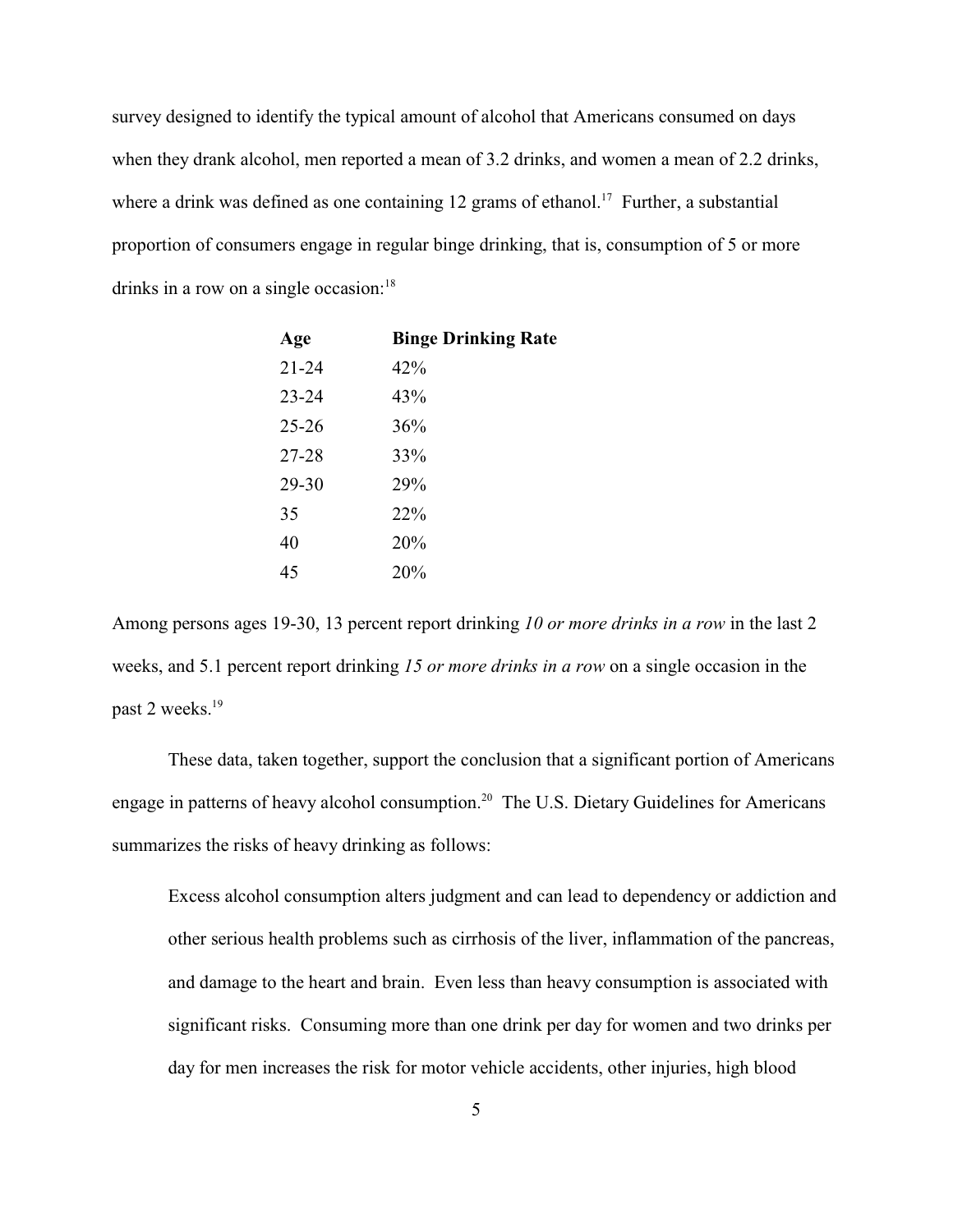pressure, stroke, violence, some types of cancer, and suicide.<sup>21</sup>

Additionally, even for those who drink moderately, beverage alcohol consumption may contribute significantly to their calorie and other nutrient intake. Accordingly, improved alcohol product labels may help allow consumers to make better-informed decisions about drinking.

## **III. STAFF RECOMMENDATIONS REGARDING ALCOHOL LABELING**

#### A. Alcohol Content Disclosure

TTB states that the alcohol content of a beverage is one of the most important pieces of information about that product.<sup>22</sup> It concludes that the display of a percentage of ABV is the best way to express alcohol content on a product label or in advertisements, because "consumers are familiar with alcohol content expressed in this manner."<sup> $23$ </sup> The proposed regulations require that all products disclose alcohol content, expressed as a percent of ABV (denominated as "Alcohol by volume," "alc/vol," or "Alc by vol." $)^{24}$  on all alcohol beverage products, including table wines and malt beverages.<sup>25</sup> This disclosure may appear on "any label affixed to the container," *i.e.*, it need not appear on the newly proposed Serving Facts label.<sup>26</sup>

Disclosure of alcohol content in fluid ounces per serving is not required by the proposed regulations, but it is permitted at the marketer's discretion. If a marketer desires to disclose alcohol content in fluid ounces, this information must be presented in conjunction with an ABV disclosure in the Serving Facts panel.

Examples of Serving Facts labels that would comply with TTB's proposed regulations are set forth below. Figure 2 is an example of a Serving Facts panel that could be used by a marketer who chose not to disclose alcohol in fluid ounces, whereas Figure 3 is an example of a Serving Facts label that could be used by a marketer who did choose to do so.<sup>27</sup>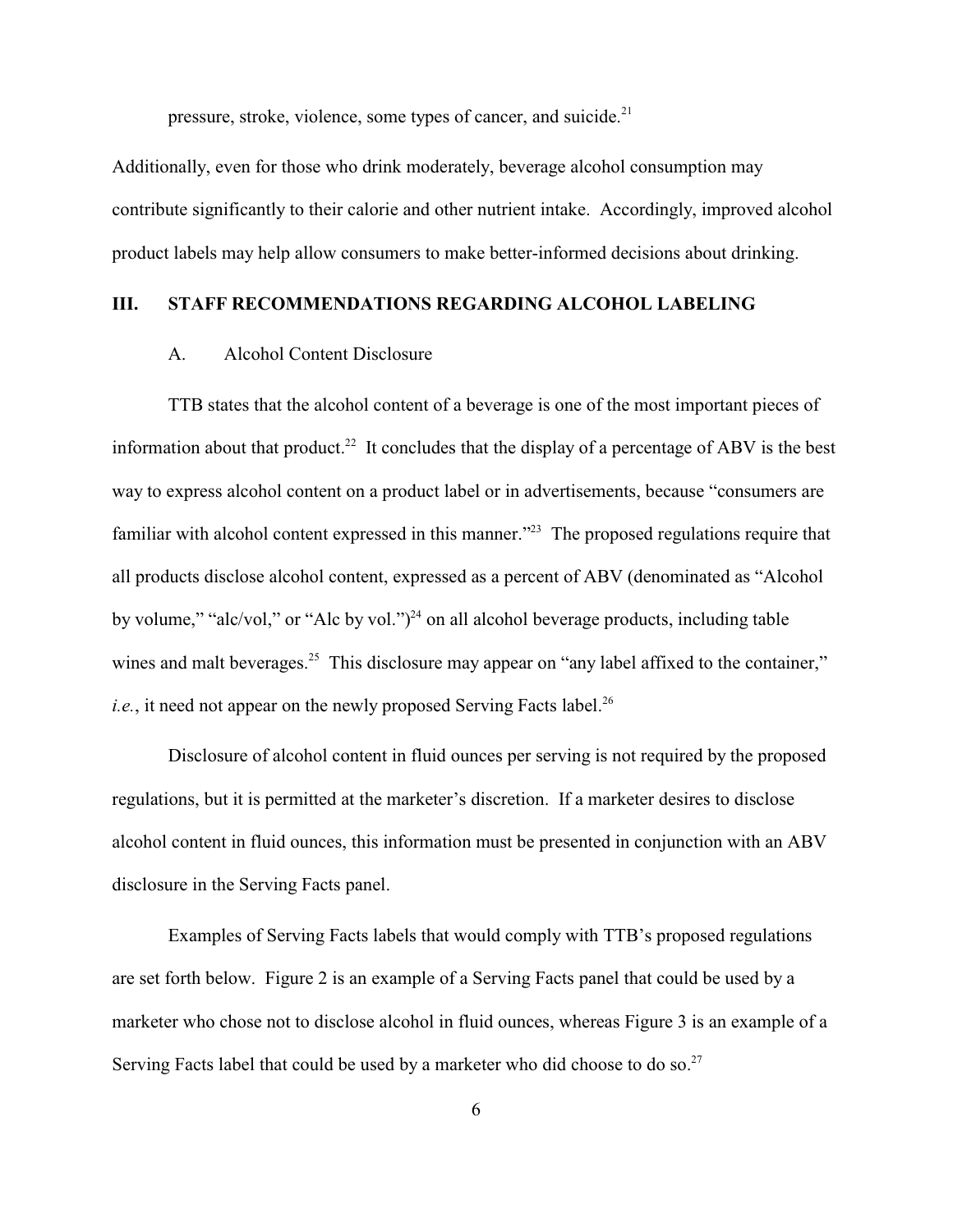| <b>Serving Facts</b>   |                  |
|------------------------|------------------|
| Serving Size           | 5 fl oz (148 ml) |
| Servings Per Container | 2 ½              |
|                        | Amt Per Serv.    |
| Calories               | 120              |
| Carbohydrate           |                  |
| Fat                    |                  |
|                        |                  |

| <b>Serving Facts</b>   |                           |
|------------------------|---------------------------|
| Serving Size           | 1.5 fl oz (44 ml)         |
| Servings Per Container | 17                        |
|                        | <b>Amount Per Serving</b> |
| Alcohol by volume      | 40%                       |
| fl oz of alcohol       | 0.6                       |
| Calories               | 116                       |
| Carbohydrate           | 0g                        |
| Fat                    | 0g                        |
| Protein                |                           |

#### Figure 2 Figure 3

The FTC staff believes that TTB's proposal is not likely to provide consumers with adequate information about the alcohol content of the products currently available on the market, insofar as it does not mandate disclosure of alcohol content in fluid ounces per serving for all beverage alcohol products. Disclosure of ABV has been available on some beverages for many years, but the FTC staff is aware of no reliable evidence supporting the conclusion that consumers are able to use such disclosures to make decisions about alcohol consumption in light of health authority guidance. Further, under the current proposal, a standard beer with an alcohol content of 4.5 percent and an ice beer with an alcohol content of 6.0 percent could have identical Serving Facts labels. It is unclear, under these circumstances, that consumers would undertake the effort to locate and compare the ABV disclosures that, under the proposed rules, may appear anywhere on the product label.

The FTC staff recommends that TTB consider requiring disclosure of absolute alcohol content on a per serving basis, in lieu of ABV disclosures. Most Americans who drink alcohol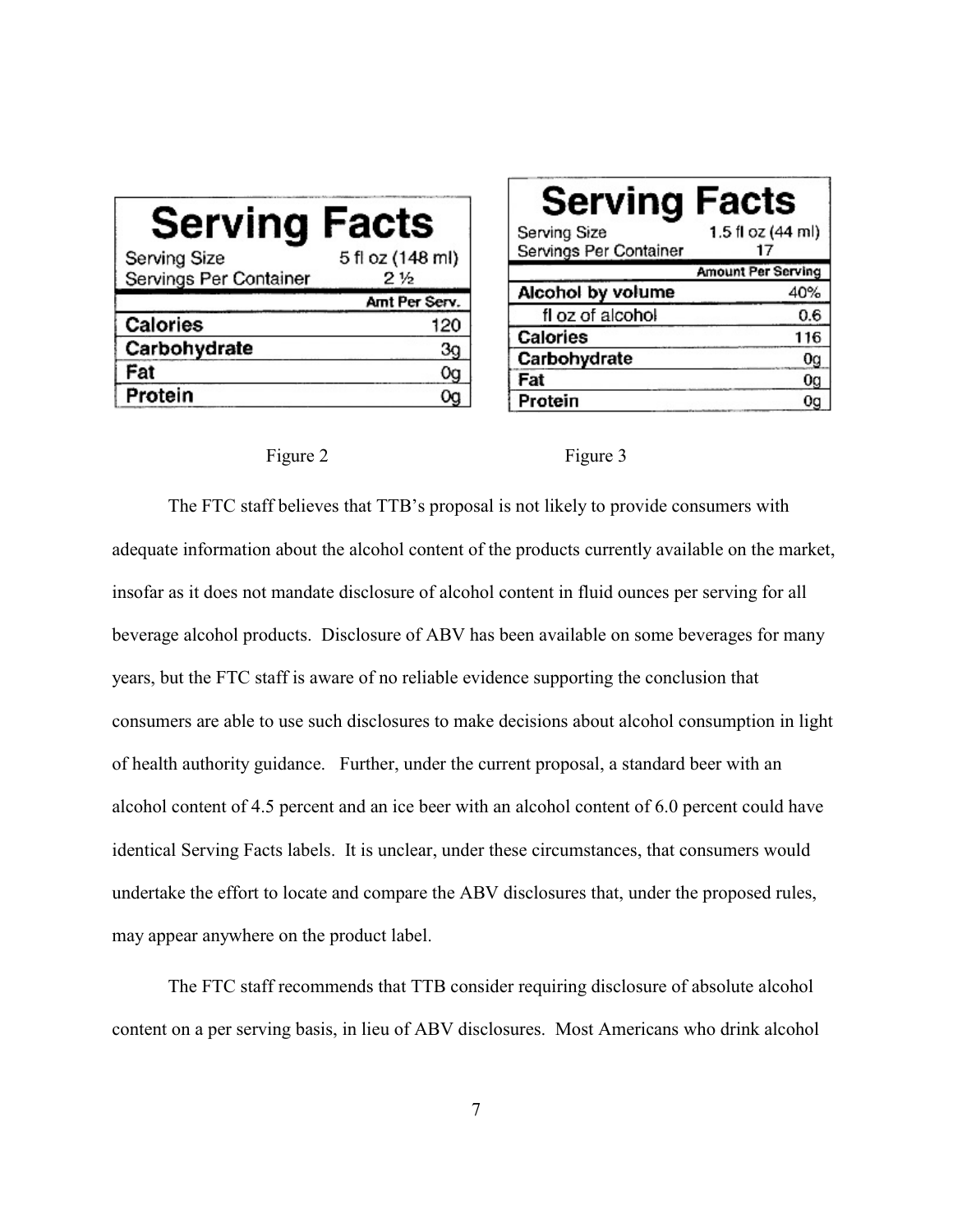consume products in more than one of the three primary alcohol categories (beer, wine, and spirits).<sup>28</sup> TTB has stated that disclosure of absolute alcohol content by serving would "allow" [consumers] to compare the quantity of alcohol contained in single servings of different commodities without doing mathematical calculations."<sup>29</sup> The FTC staff agrees. For example, mandatory disclosure of alcohol content per serving could be beneficial for consumers looking at a 12-ounce bottle of 5 percent ABV flavored malt beverage, a 750-milliliter bottle of 40 percent ABV vodka, or a 750-milliliter bottle of 14 percent ABV wine. As proposed by the FTC staff, the labels would give consumers not only the standard serving size for each beverage (12, 1.5, and 5 ounces, respectively), but also tell them the amount of pure alcohol per serving in each of them (0.6 fluid ounces, 0.6 fluid ounces, and 0.7 fluid ounces, respectively), so that they can properly compare the beverages.

Disclosure of alcohol content per serving also would assist those already aware of, and interested in complying with, moderate drinking information as provided by government health agencies, as discussed further below. Thus, the FTC staff recommends that the Serving Facts panel include, below the "per serving" legend, a disclosure of alcohol content in a form such as "pure alcohol content  $\Gamma$  fl oz." or "ethanol content  $\Gamma$  fl oz."  $30$ 

#### B. Reference to Recommendations to Limit Alcohol Intake

The U.S. Dietary Guidelines for Americans state that consumers who choose to drink should do so in moderation, defined as no more than "one drink per day for women and up to two drinks per day for men."<sup>31</sup> The FTC staff's comment to the ANPRM recommended that TTB permit marketers to include truthful, non-misleading statements comparing the amount of alcohol in a serving of their product to a standard "drink" or to the 2005 Dietary Guidelines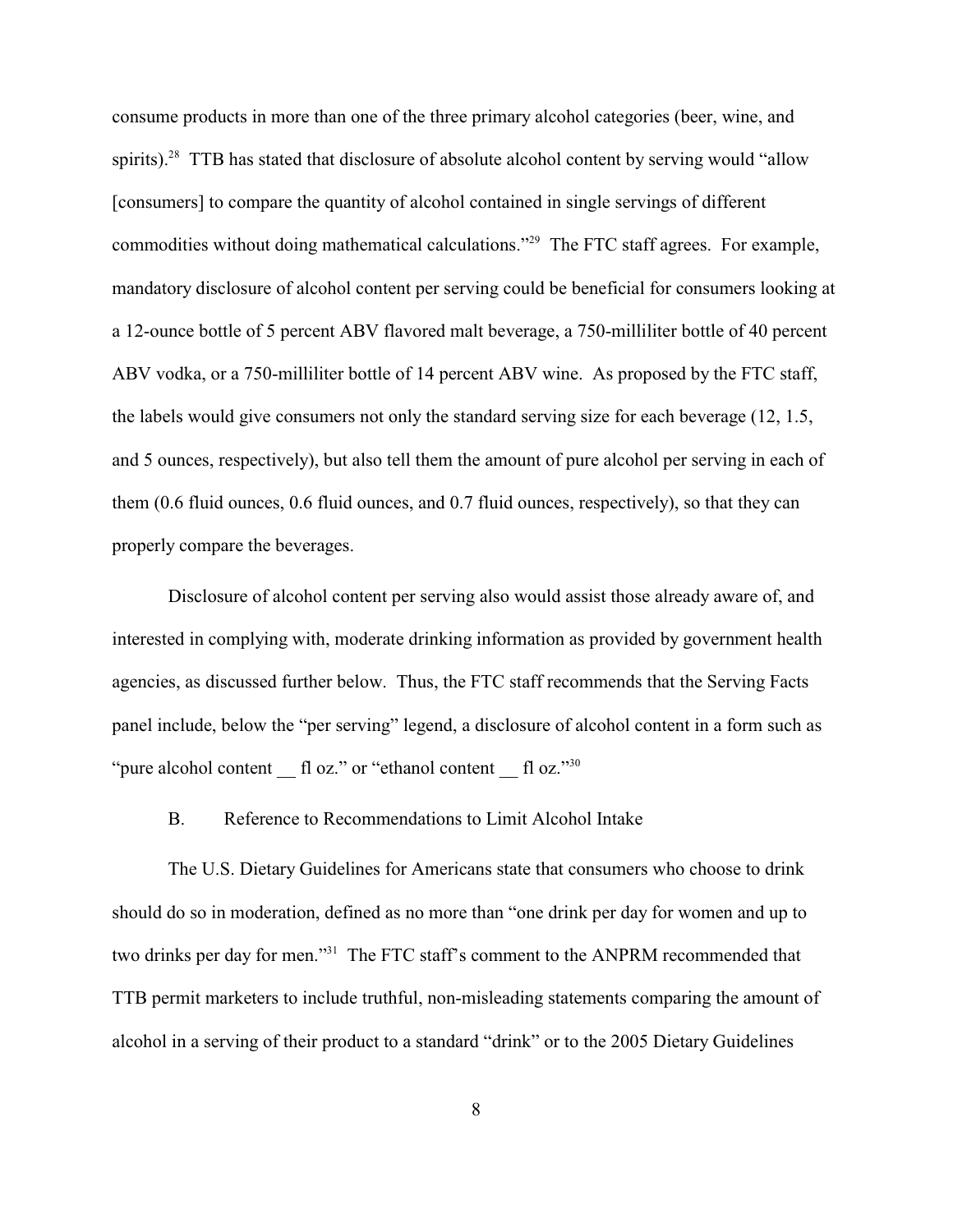Recommendations. TTB has concluded, however, that "labeling alcohol beverage products with information about the definition of moderate drinking could tend to mislead consumers, without more specific cautionary information about those individuals for whom even moderate drinking may create health risks."<sup>32</sup>

The research on alcohol intake patterns described in Part II shows that most Americans do, in fact, drink, and that a significant minority of consumers already drink in a manner that is inconsistent with current federal government recommendations. It is not clear, however, that consumers are aware of public health recommendations or are able to compare those recommendations to their own consumption. A label may be an important tool to help consumers follow government recommendations on alcohol intake. As noted in previous FTC staff comments to FDA:

[R]esearch suggests that government regulations and policies on labeling and advertising have a strong effect on the type and amount of health and nutrition information that consumers receive. Labeling and advertising regulations and policies that permit manufacturers to disseminate truthful and non-misleading information about diet and health are likely to lead to better informed consumers, more competition on the health attributes of food, and formulation of healthier products.<sup>33</sup>

Further, the most useful label regulations are those that allow manufacturers to put information into context for consumers,  $34$  who benefit most from simple, easy tools to help them decide how a product fits into their diet.<sup>35</sup>

Thus, the FTC staff recommends that TTB consider alternatives that will permit broader dissemination of information about public health recommendations to limit alcohol consumption.

9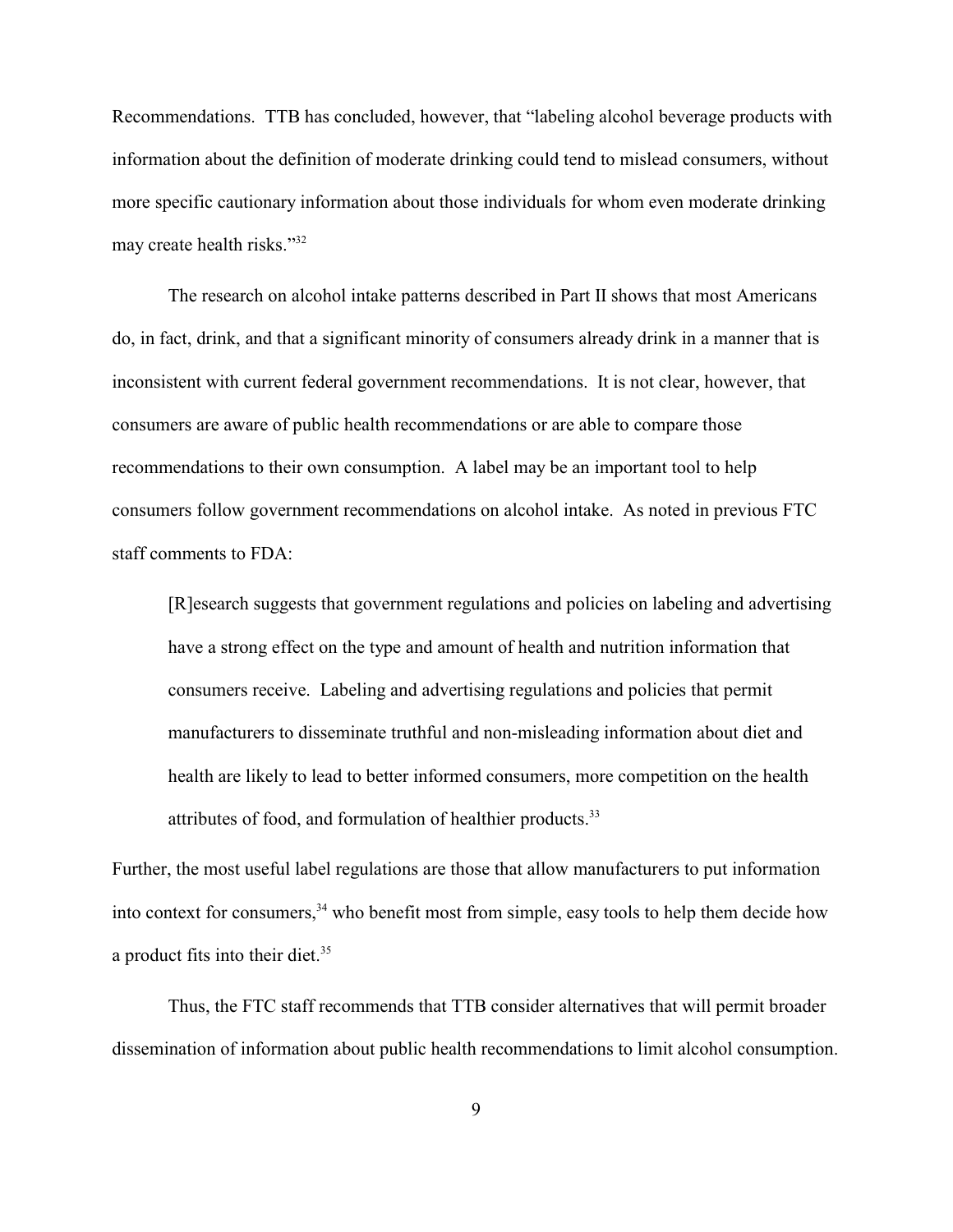The current ban on references to the alcohol chapter of the Dietary Guidelines may be overly broad, to the extent that it prohibits truthful and non-misleading information about the importance of limiting alcohol consumption to moderate levels. The most recent public health publications have assumed that a "drink" is one containing about 14 grams, or about 0.6 fluid ounces, of ethanol.<sup>36</sup> TTB may wish to consider adopting this definition, and to evaluate whether American consumers could, on balance, benefit from an "intake limit" disclosure such as, "Daily pure alcohol [or ethanol] consumption should not exceed 1.2 ounces for men, and 0.6 ounces for women." In addition, it would appear appropriate to permit neutral references to health guidance, *e.g*., such as "Information about alcohol consumption is available online at [website address for Dietary Guidelines]." Such references could provide consumers with more information than they currently possess regarding government recommendations on alcohol intake.

## **IV. CONSUMER PERCEPTION RESEARCH**

TTB's proposed regulations will result in a substantial change in the appearance and content of alcohol labels. Consumer research, such as copy testing, can provide important information about the effectiveness of proposed disclosures, including whether certain descriptors are sufficiently prominent and made in a format that consumers can understand. Issues that warrant copy testing include:

- whether consumers are able to identify products with a higher amount of alcohol content per serving, if alcohol is disclosed only in terms of ABV;
- whether consumers are able to identify products with a higher amount of alcohol content per serving, if alcohol content does not appear on the serving facts label;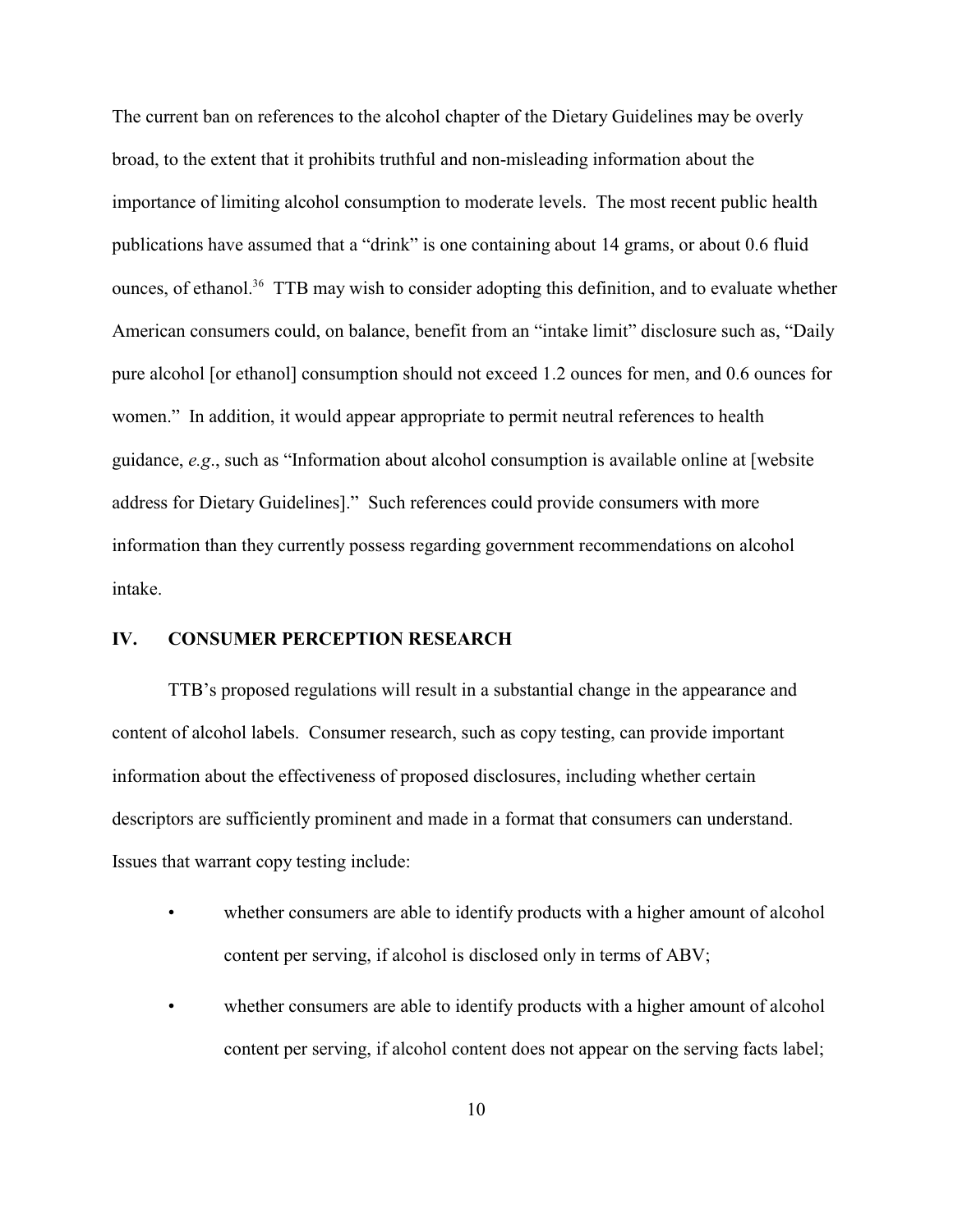- whether use of terms such as "ethanol," or "pure alcohol," in alcohol content disclosures, would better enable consumers to distinguish the portion of a drink that is pure alcohol, and thus make comparisons among beverages; and
- whether consumers would benefit, on balance, from "intake limit" disclosures such as the FTC staff has proposed in the previous section.

Accordingly, the FTC staff recommends that TTB conduct copy testing of the proposed labels prior to concluding this rulemaking.

## **V. CONSUMER EDUCATION**

Some comments on the ANPRM raised the concern that consumers would be confused or misled by changes in alcohol labels. The FTC staff believes that consumer understanding of the new alcohol labels will be facilitated if TTB engages in consumer education efforts as the new labels begin to appear on the market. In particular, the FTC staff recommends that TTB engage in consumer education about alcohol content disclosures. Regardless of the form in which the disclosures are made, consumers will need help learning how to interpret the disclosures and how to compare the alcohol content of different beverages. Government education efforts are an important part of raising consumer awareness of the health consequences of dietary choices.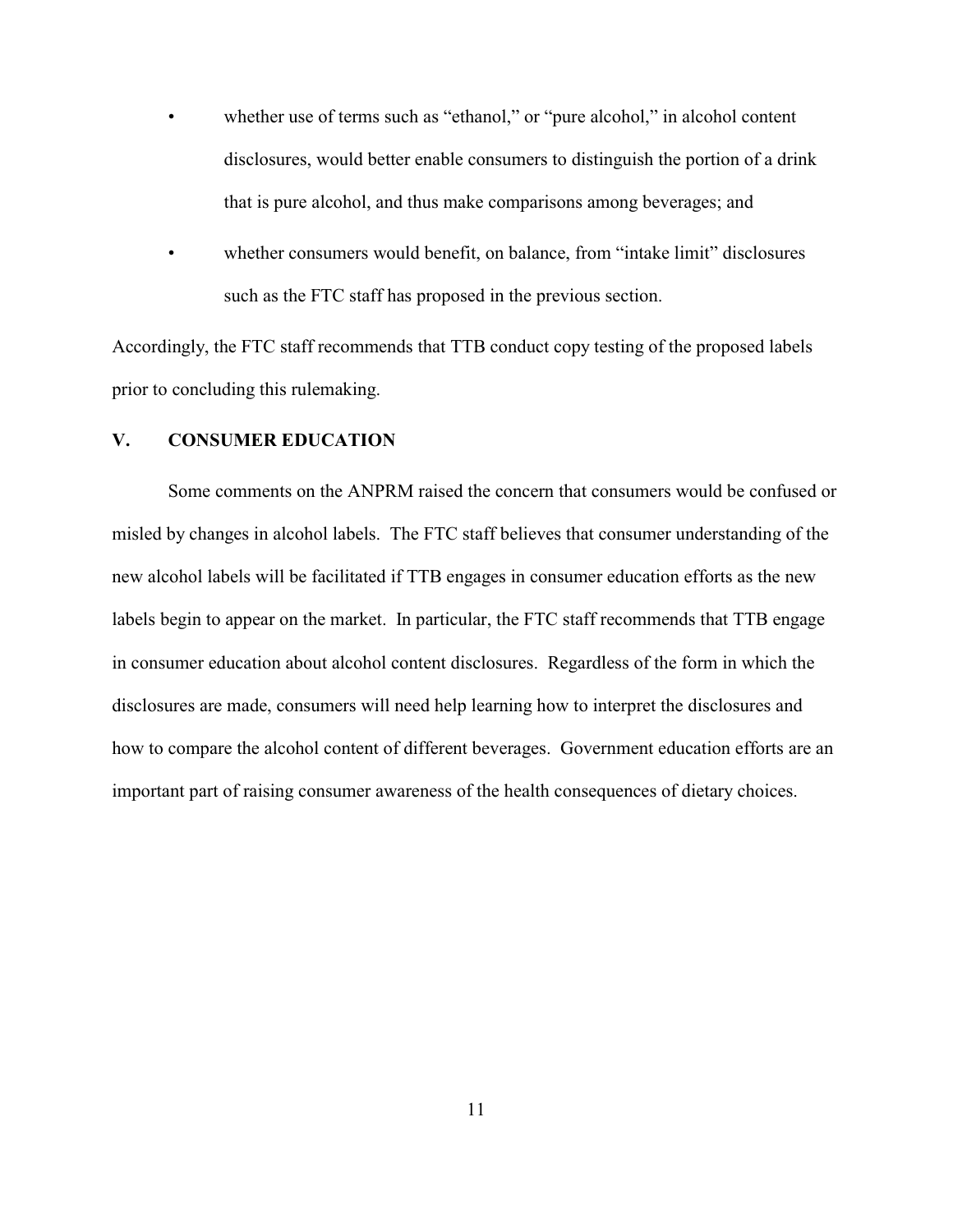## **VI. CONCLUSION**

The FTC staff commends TTB on its proposal to significantly increase the amount of information on alcohol labels. We encourage the TTB to consider the possible changes discussed above, in an effort to help consumers identify products containing lower levels of ethanol and to facilitate compliance with government health recommendations.

Respectfully submitted,

Lydia B. Parnes, Director Mary K. Engle, Associate Director, Division of Advertising Practices Janet M. Evans, Attorney, Division of Advertising Practices Bureau of Consumer Protection

Maureen Ohlhausen, Director Office of Policy Planning

\_\_\_\_\_\_\_\_\_\_\_\_\_\_\_\_\_\_\_\_\_\_\_\_\_\_\_

\_\_\_\_\_\_\_\_\_\_\_\_\_\_\_\_\_\_\_\_\_\_\_\_\_\_\_

Michael Baye, Director Dennis Murphy, Economist Bureau of Economics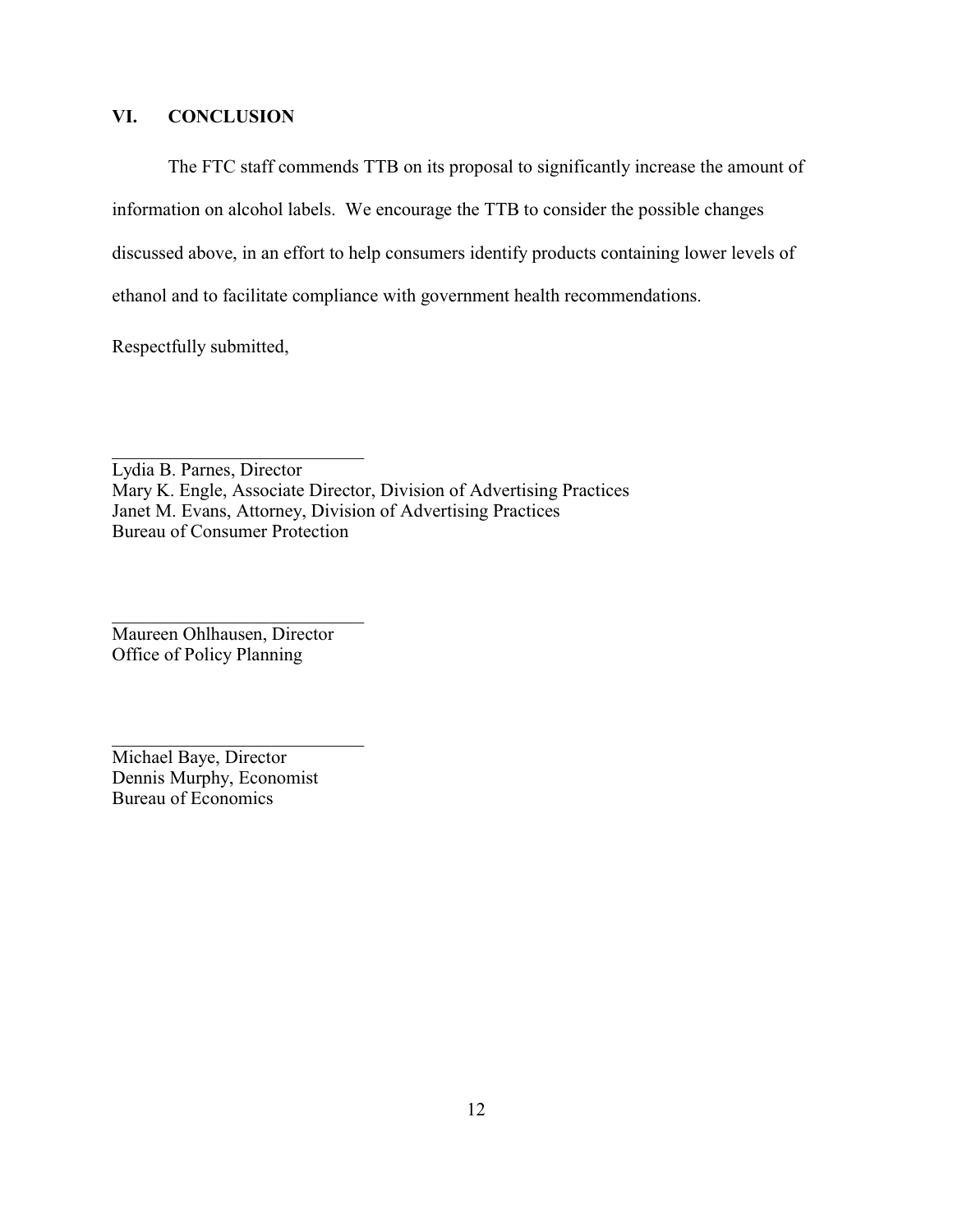# ENDNOTES

1. Department of the Treasury, Alcohol and Tobacco Tax and Trade Bureau, *Labeling and Advertising of Wines, Distilled Spirits and Malt Beverages; Request for Public Comment*, 72 Fed. Reg. 41,860 (July 31, 2007) (hereinafter, "NPRM").

2. *Id*. at 41,871.

3. *Id*. at 41,866.

4. *Id*. at 41,883.

5. U.S. Dietary Guidelines for Americans (2005), Chapter 9, *available at* http://www.health.gov/dietaryguidelines/ dga2005/document/html/chapter9.htm (hereinafter, "Dietary Guidelines").

6. *E.g*., *Allied Domecq Spirits & Wine Americas, Inc.,* 127 F.T.C 368 (1999) (consent order) (prohibiting deceptive "low alcohol beverage" claim for a premixed cocktail containing 5.9 percent alcohol by volume); *Canandaigua Wine Co.*, 114 F.T.C. 349 (1991) (consent order) (prohibiting deceptive low alcohol claims for high-alcohol fortified wine).

7. 15 U.S.C. § 45.

8. *See, e.g.*, P. Ippolito & J. Pappalardo*, Advertising Nutrition & Health: Evidence from Food Advertising 1977-1997* (FTC Bureau of Economics Staff Report) (Sept. 2002); D. Murphy, T. Hoppock & M. Rusk, *A Generic Copy Test of Food Health Claims in Advertising* (FTC Bureaus of Economics and Consumer Protection Staff Report) (Nov. 1998); P. Ippolito & A. Mathios, *Information and Advertising Policy: A Study of Fat and Cholesterol Consumption in the United States, 1977-1990* (FTC Bureau of Economics Staff Report) (Sept. 1996); P. Ippolito & A. Mathios, *Health Claims in Advertising and Labeling: A Study of the Cereal Market,* FTC Bureau of Economics Staff Report (1989).

9. Comments of the Bureau of Economics of the Federal Trade Commission on Use of the Word "Light" (Lite) in the Labeling and Advertising of Wine, Distilled Spirits, and Malt Beverages, BATF Notice No. 659 (Nov. 15, 1988).

10. *See, e.g.*, Comments of FTC Staff in the Matter of Food Labeling; Health Claims; Dietary Guidance (Docket No. 3003-0496) (Jan. 26, 2004), *available at* http://www.ftc.gov/opa/2004/01/foodlabeling.html; Comments of FTC Staff in the Matter of Obesity Working Group; Public Workshop: *Exploring the Link Between Weight Management and Food Labels and Packaging*, FDA No. 2003N-0338 (Dec. 12, 2003) (hereinafter, "Weight Management Comment"), *available at* http://www.ftc.gov/be/v040003text.pdf; Comments of FTC Staff in the Matter of Food Labeling: *Trans Fatty Acids in Nutritional Labeling*, Docket No. 03N-0076 (Oct. 9, 2003), *available at*

http://www.ftc.gov/os/2003/10/fdafattyacidscommenttext.pdf.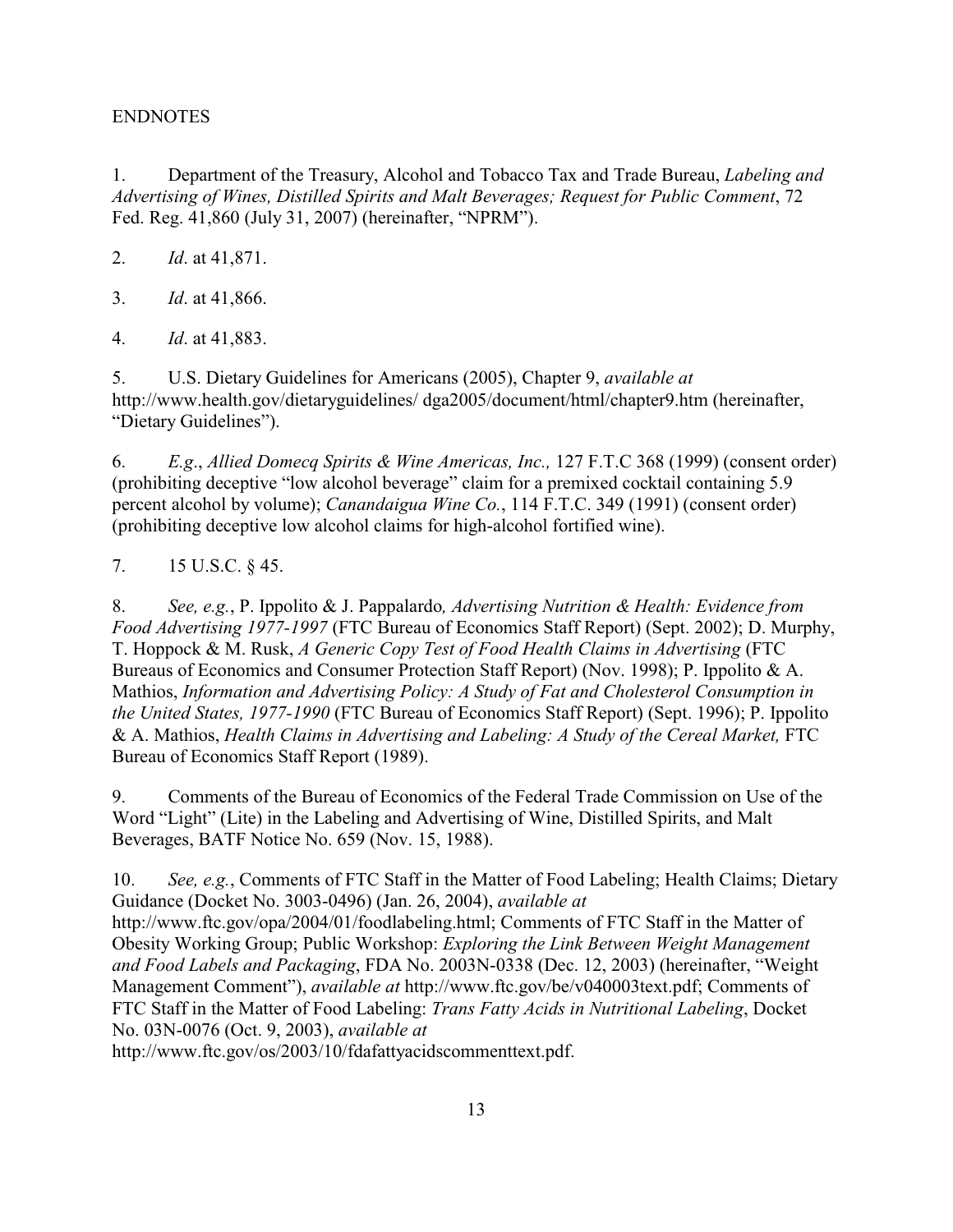11. *See* Comments of FTC Staff in the Matter of Labeling and Advertising of Wines, Distilled Spirits and Malt Beverages, Notice No. 41 (Sept. 26, 2005) (hereinafter, FTC Staff ANPRM Comment), *available at* <http://www.ftc.gov/os/2005/09/050926tabaccocomment.pdf>.

12. National Institute on Alcohol Abuse and Alcoholism ("NIAAA"), *Alcohol Use and Alcohol Use Disorders in the United States* (2006) ("*NIAAA Alcohol Use Survey*") at 31, *available at* [http://niaaa.census.gov/pdfs/nesarc\\_drm.pdf](http://niaaa.census.gov/pdfs/nesarc_drm.pdf).

13. W.C. Kerr, *et al.*, *A Drink Is a Drink? Variation in the Amount of Alcohol Contained in Beer, Wine and Spirits Drinks in a U.S. Methodological Sample*, 29 Alcohol Clin. Exp. Res. 2015-2021 (2005). In this study, drinks poured by women were found to be slightly larger than men's.

14. A.M. White, *Do college students drink more than they think? Use of a free-pour paradigm to determine how students define standard drinks*, 27 Alcohol Clin. Exp. Res. 1150 (2003); *see also*, White, A.M., *College students lack knowledge of standard drink volumes: implications for definitions of risky drinking based on survey data*, 29 Alcohol Clin. Exp. Res. 631-8 (2005).

15. R.N. Bluthenthal, *Characteristics of Malt Liquor Beer Drinkers in a Low-Income, Racial Minority Community Sample,* 29 Alcohol Clin Exp. Res. 402 (2005).

16. L.A. Kaskutas, *An Alternative to Standard Drinks as a Measure of Alcohol Consumption,* 12 J. Subst. Abuse 67 (2000) (urban pregnant women at risk of Fetal Alcohol Syndrome underestimated size of beverages they consumed by 30%).

17. J.L. York, *et al.*, *Gender comparison of alcohol exposure on drinking occasions*, 64 J. Stud. Alcohol, 790-801 (2003).

18. L.D. Johnston, P.M. O'Malley, J.G., Bachman, & J.E. Schulenberg, *Monitoring the Future National Survey Results on Drug Use, 1975*–*2006: Volume II, College Students and Adults Ages 19*–*45* (NIH Publication No. 07-6206) (2007), Figure 4-20b, *available at* [http://monitoringthefuture.org/pubs/monographs/vol2\\_2006.pdf.](http://monitoringthefuture.org/pubs/monographs/vol2_2006.pdf.)

In its major report on the 2001-2002 survey of American alcohol use, published in 2006, NIAAA provided data about both average and binge alcohol consumption among drinkers. When yearly alcohol intake among drinkers was averaged across 365 days, about 21 percent are "moderate" drinkers and 15 percent are "heavy" drinkers. For the purpose of this analysis, moderate drinking men consumed a yearly average of between 0.25 and 1.2 ounces of ethanol/day, and moderate drinking women consumed a yearly average of between 0.25 and 0.6 ounces of ethanol/day. *NIAAA Alcohol Use Survey*, *supra* note 12, at 5 and 21. Within these populations, however, were many consumers who engaged in patterns of periodic binge drinking or drinking to the point of feeling drunk. For example, 30 percent of moderate drinkers engaged in binge drinking between one to 11 times in a year, and 36 percent engaged in binge drinking 12 or more times per year. *Id.* at 43. Similarly, 30 percent of moderate drinkers reported drinking enough to feel drunk one to 11 times in a year, and 29 percent of moderate drinkers reported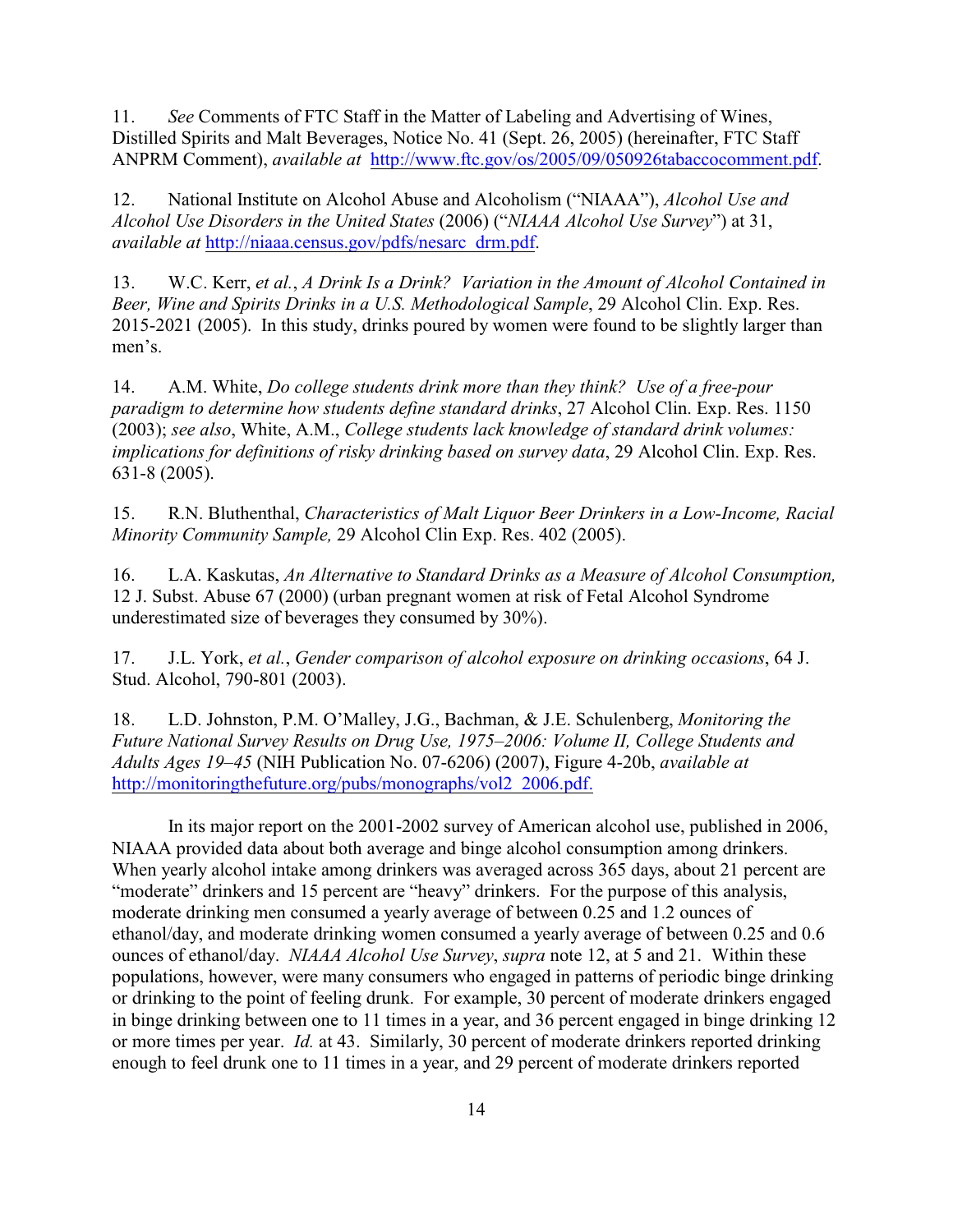drinking enough to feel drunk 12 or more times in the past year. *Id*.

19. *Id*. at Table 4-1.

20. In setting serving sizes for use in connection with alcohol labels, TTB has sought to model the approach set forth in the Federal Food, Drug, and Cosmetic Act, which requires that serving sizes refer to "an amount customarily consumed." *See* 21 U.S.C. 343(q)(a)(A)(i). For wine, the proposed serving sizes are 5 ounces (for drinks with between 7 and 14 percent ABV); and 2.5 ounces (for drinks with between 14 and 24 percent ABV). For distilled spirits, the serving sizes are 12 fluid ounces (if the beverage has less than 10 percent ABV), 5 fluid ounces (if the beverage has between 10 and 18 percent ABV) and 1.5 fluid ounces (for drinks with more than 18 percent ABV). For beer, the serving sizes are 12 ounces (for drinks with less than 10 percent ABV) and 5 ounces (for drinks with more than 10 percent ABV). The empirical data referenced in the text suggest that the serving sizes proposed by TTB in the NPRM may be smaller than the servings that consumers customarily pour for themselves. As the FTC staff has noted in the context of food labeling, however, serving sizes can have an impact on consumer expectations about appropriate conduct. That is, if consumers understand serving size information to be an indication of how much they should consume, increased serving sizes may have the unintended consequence of increasing consumption. *Weight Management Comment, supra* note 10, at 9.

21. *Dietary Guidelines*, *supra* note 5.

22. NPRM at 41,865.

23. *Id.*

24. NPRM at 41,880.

25. For example, a wine could bear a label such as "alcohol 12% by volume," or "alc. 12% by vol."

26. NPRM at 41,866.

27. NPRM at 41,878, 41,881. Figure 2 is a proposed label for a 375 milliliter bottle (just over 12 ounces) of 14 percent ABV wine. Figure 3 is a proposed label for a 750 milliliter bottle containing 40 percent ABV distilled spirits. A serving of the wine bearing the label shown in Figure 2 would contain 0.7 ounces of pure alcohol, 16 percent more alcohol than would be provided by a serving of the distilled spirits product bearing the label shown by Figure 3.

28. Multi-sponsor Surveys, Inc., *The 2004 Gallup Study of Changes in Consumers' Attitudes Toward and Consumption of Alcoholic Beverages* (Aug. 2004). In 2004, 45% of consumers drank beer, 44% drank wine, and 43% drank spirits. *Id*.

29. NPRM at 41,866.